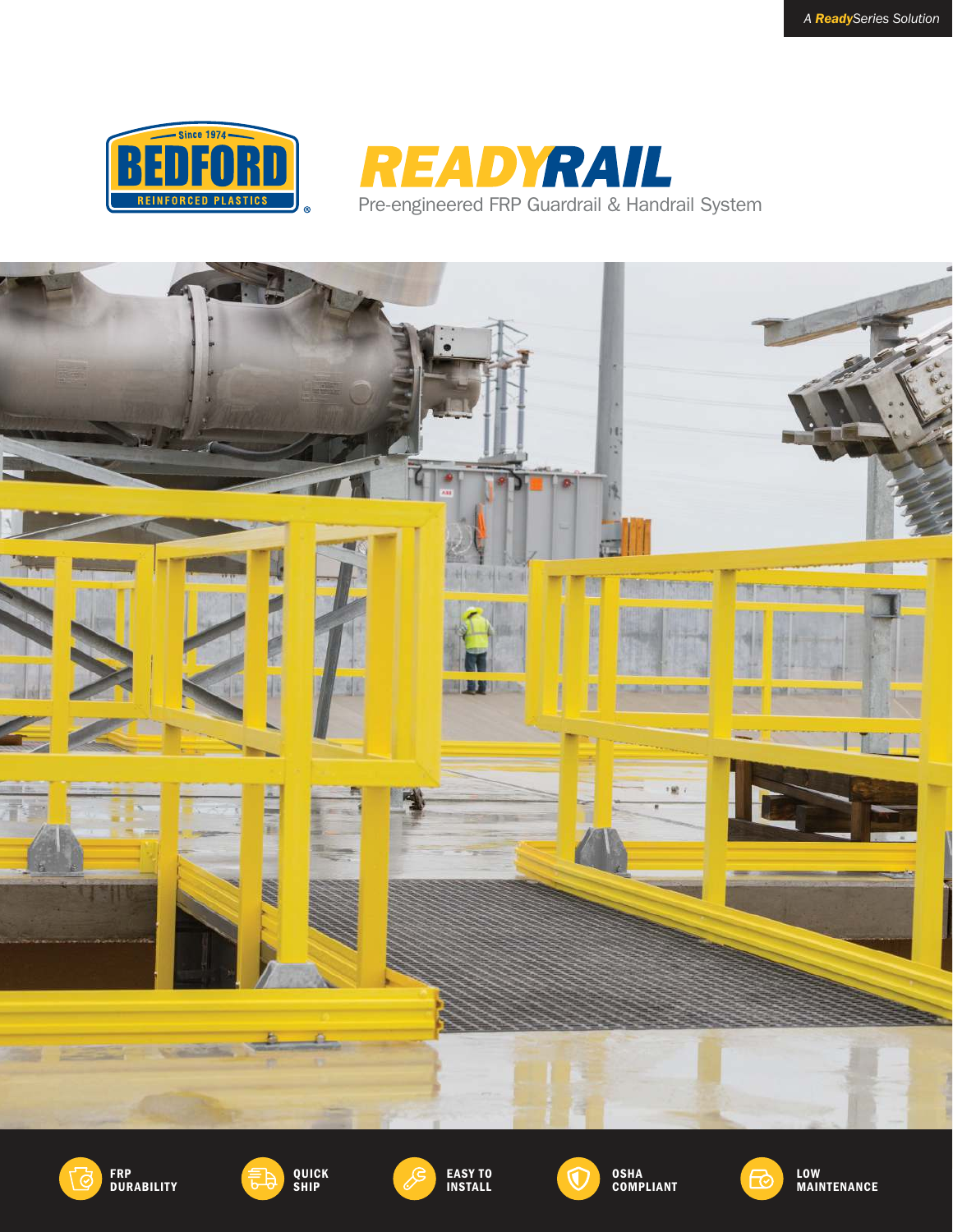

Safety needs don't wait, and neither should you. Bedford ReadyRail guardrail and handrail materials can be used on their own or to complement ReadyPlatform products for a complete safety solution.

## Applications

- Power generation
- Oil & gas
- Water & wastewater
- Cooling towers
- Industrial plants & facilities
- Food & beverage facilities
- **Fertilizer & chemical operations**
- Distribution & warehousing
- Much more

### Request a quote today at Ready-Series.com

# BUILT TO LAST

For guardrails and handrails to safely hold up people, they first need to hold up against harsh environments and working conditions. ReadyRail prefabricated solutions are made of fiberglass-reinforced polymer (FRP), a lightweight yet incredibly strong material that won't rust, warp or corrode like metal and wood.

- Resistant to heat, high winds, rain, snow, saltwater and chemicals
- Won't shrink, swell, warp, corrode, attract insects or conduct electricity
- **-** Lightweight for easy transport and handling
- **Easy to assemble with standard tools**
- Low maintenance for decades of continuous use
- OSHA and IBC compliant
- Industry-leading warranty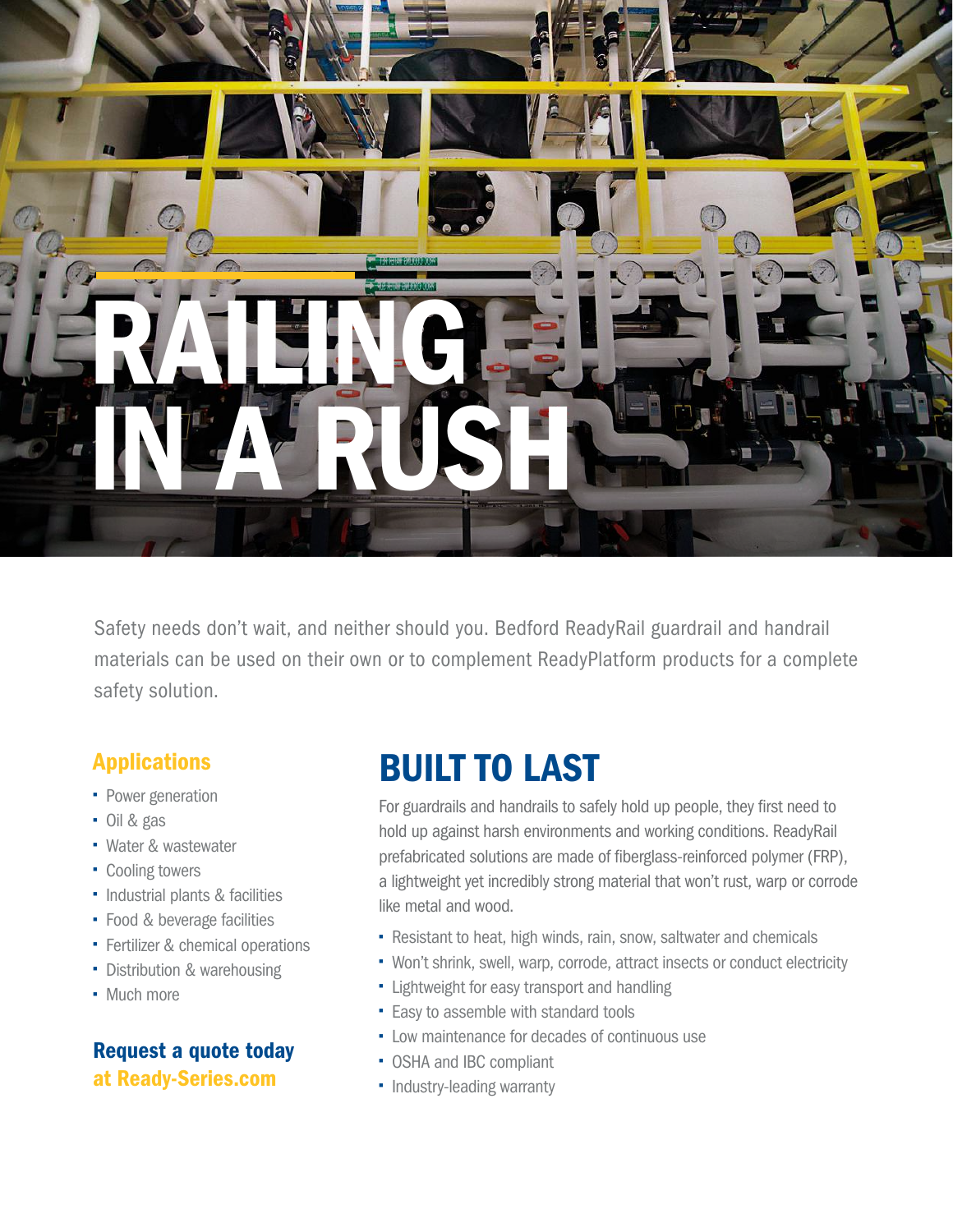

#### Ready for Quick Shipping

ReadyRail solutions are just what they sound like — rails at the ready. They're stocked in 3' sections, or just specify the length of your railing run and we'll send you a kit to fit it. Whether you're starting new or replacing a broken rail, you'll get exactly what you need.



#### Easy to Assemble

Save the welding equipment and specialized tools for other jobs. Anyone can install ReadyRail materials, which bolt together easily using ordinary tools. In most cases, the variety of sizes will give you exactly what you want, but if needed you can also easily trim components to fit using standard tools.

#### CUSTOM-ENGINEERED SOLUTIONS AVAILABLE

#### Limitless Configurations!



reliable performance. Meet the exact needs of your application.



### OSHA Compliant

Safety first, always. All ReadyRail components meet strict OSHA guidelines for worker safety. They come in standard safety yellow, and they include UV inhibitors and fire-retardant resins. Unlike metal railing, they're non-conductive for added safety. And since FRP stands strong against severe weather and corrosive environments, you get years of